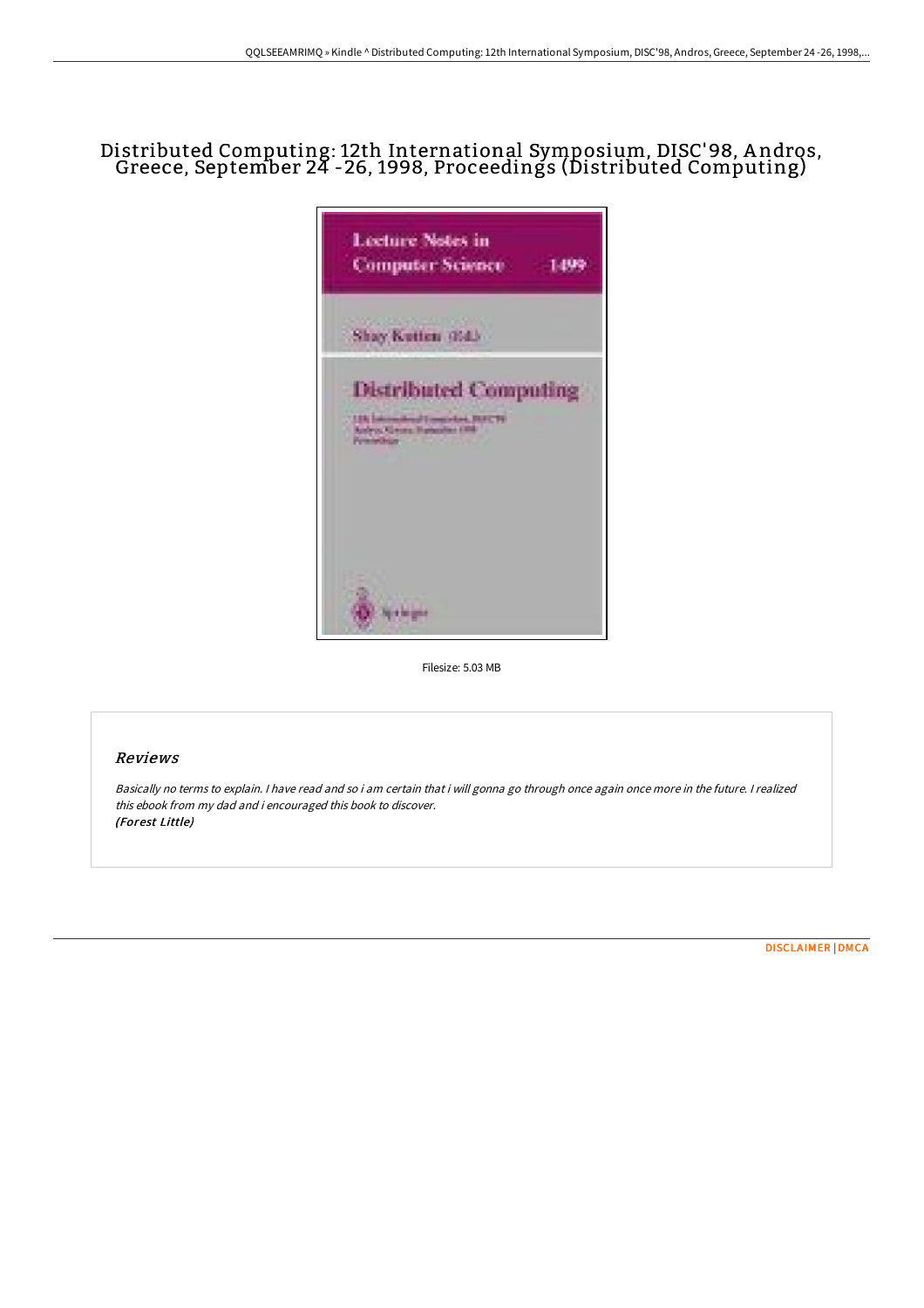#### DISTRIBUTED COMPUTING: 12TH INTERNATIONAL SYMPOSIUM, DISC'98, ANDROS, GREECE, SEPTEMBER 24 -26, 1998, PROCEEDINGS (DISTRIBUTED COMPUTING)



To download Distributed Computing: 12th International Symposium, DISC'98, Andros, Greece, September 24 -26, 1998, Proceedings (Distributed Computing) eBook, you should follow the link beneath and save the document or have accessibility to other information which might be related to DISTRIBUTED COMPUTING: 12TH INTERNATIONAL SYMPOSIUM, DISC'98, ANDROS, GREECE, SEPTEMBER 24 - 26, 1998, PROCEEDINGS (DISTRIBUTED COMPUTING) ebook.

Berlin Springer, 2007. Taschenbuch. Book Condition: Neu. Neu Neuware; original eingeschweisst; new item, still sealed; - This book constitutes the refereed proceedings of the 12th International Symposium on Distributed Computing, DISC'98, held in Andros, Greece, in September 1998. The 28 revised papers presented were carefully reviewed and selected from a total of 87 submissions. Also included are one invited paper and two abstracts of invited contributions. The papers address all currect issues of distributed systems, in particular Internet-based computing, shared-memory systems, ATM networks, security aspects, Java process coordination, network protocols, wait-free systems, shared objects, resource allocation, and distributed objects. Englisch.

B Read Distributed Computing: 12th [International](http://digilib.live/distributed-computing-12th-international-symposi.html) Symposium, DISC'98, Andros, Greece, September 24 -26, 1998, Proceedings (Distributed Computing) Online

Download PDF Distributed Computing: 12th [International](http://digilib.live/distributed-computing-12th-international-symposi.html) Symposium, DISC'98, Andros, Greece, September 24 -26, 1998, Proceedings (Distributed Computing)